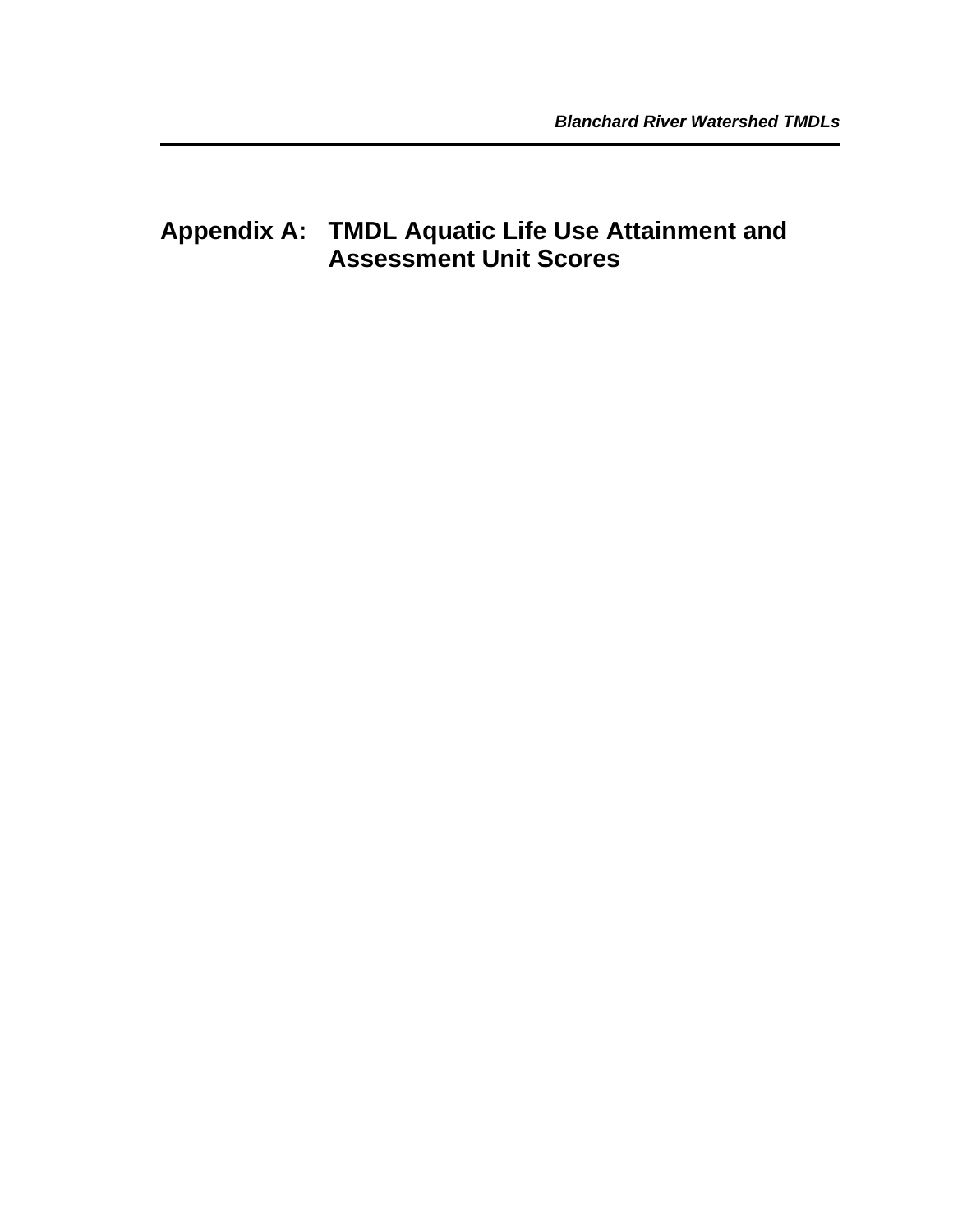Table 1. Aquatic life use attainment status for stations sampled in the Blanchard River watershed based on data collected July-September, 2005. The Index of Biotic Integrity (IBI), Modified Index of well being (MIwb), and Invertebrate Community Index (ICI)

| <b>River Mile</b><br>Invertebrate/Fish | MI <sup>2</sup> | <b>IBI</b>       | Mlwb <sup>a</sup> | CI <sub>p</sub>      | QHEI | Attainment <sup>c</sup> | Causes <sup>d</sup>                                                                                         | Soures <sup>e</sup>                                                                                 |
|----------------------------------------|-----------------|------------------|-------------------|----------------------|------|-------------------------|-------------------------------------------------------------------------------------------------------------|-----------------------------------------------------------------------------------------------------|
| <b>Blanchard River</b>                 |                 |                  |                   | WWH - ECBP Ecoregion |      |                         |                                                                                                             |                                                                                                     |
| 101.0/101.3                            | 4.9             | 36 <sup>ns</sup> |                   | G                    | 32.0 | Full                    |                                                                                                             |                                                                                                     |
| 100.1/                                 | 16.2            |                  |                   | G                    |      |                         |                                                                                                             |                                                                                                     |
| 97.5/97.5                              | 43              | $34*$            | 9.0               | $20*$                | 46.0 | <b>NON</b>              | Direct habitat alteration, nutrients, flow<br>alteration, ammonia                                           | Ag related channelization, crop production<br>streambank modification/destabilization               |
| 96.0/95.6                              | 61              | $30*$            | $7.3*$            | $16*$                | 46.0 | <b>NON</b>              | Direct habitat alteration, organic<br>enrichment/DO                                                         | Ag related channelization, crop production,<br>combined sewer overflow (via Shallow<br>Run/Dunkirk) |
| 88.2/88.3                              | 80              | 46               | 9.3               | 48                   | 55.5 | Full                    |                                                                                                             |                                                                                                     |
| 82.1/82.1                              | 91              | $34*$            | 8.4               | VG                   | 62.5 | Partial                 | Organic enrichment/DO, ammonia,<br>nutrients                                                                | Source unknown (ammonia) via Ripley<br>Run, crop production, minor municipal<br>WWTP (Forest)       |
| 75.8/75.6                              | 142             | 38 <sup>ns</sup> | $7.2*$            | VG                   | 57.5 | Partial                 | Organic enrichment, nutrients                                                                               | Crop production                                                                                     |
| 71.9/71.9                              | 145             | 40               | 8.7               | VG                   | 51.0 | Full                    |                                                                                                             |                                                                                                     |
| 61.7/61.9                              | 238             | 36 <sup>ns</sup> | $7.2*$            | 48                   | 62.5 | Partial                 | Organic enrichment, nutrients, thermal<br>modification                                                      | Crop production                                                                                     |
| 57.8/57.9                              | 335             | $36*$            | 9.7               | $12*$                | 46.0 | <b>NON</b>              | Thermal modification, organic<br>enrichment/DO, development related direct<br>habitat alteration, siltation | Dam construction, urban runoff, combined<br>sewer overflows                                         |
| 57.3/57.3                              | 336             | 42               | 10.1              | $24*$                | 63.0 | Partial                 | Thermal modification, nutrients, organic<br>enrichment/DO                                                   | Upstream impoundment, urban runoff,<br>combined sewer overflows                                     |
| 56.9/56.8                              | 336             | 38 <sup>ns</sup> | 9.3               | $16*$                | 56.5 | Partial                 | Thermal modification, nutrients,<br>development related direct habitat<br>alteration                        | Upstream impoundment, urban runoff,<br>combined sewer overflows, channelization                     |
| 55.2/54.7                              | 346             | $36*$            | $7.6*$            | 42                   | 54.5 | Partial                 | Nutrients, organic enrichment/DO, thermal<br>modification                                                   | Upstream impoundment, major municipal<br>point source (Findlay)                                     |
|                                        |                 |                  |                   | WWH -HELP Ecoregion  |      |                         |                                                                                                             |                                                                                                     |
| 49.8/49.8                              | 378             | 38               | 9.7               | 46                   | 61.5 | Full                    |                                                                                                             |                                                                                                     |
| 46.5/46.5                              | 387             | 39               | 9.7               | 44                   | 65.5 | Full                    |                                                                                                             |                                                                                                     |
| 41.3/41.3                              | 459             | 38               | 9.2               | 46                   | 51.0 | Full                    |                                                                                                             |                                                                                                     |
| 35.4/35.2                              | 503             | 34               | 9.8               | 48                   | 53.5 | Full                    |                                                                                                             |                                                                                                     |
| 28.9/27.7                              | 624             | 38               | 9.7               | VG                   | 60.0 | Full                    |                                                                                                             |                                                                                                     |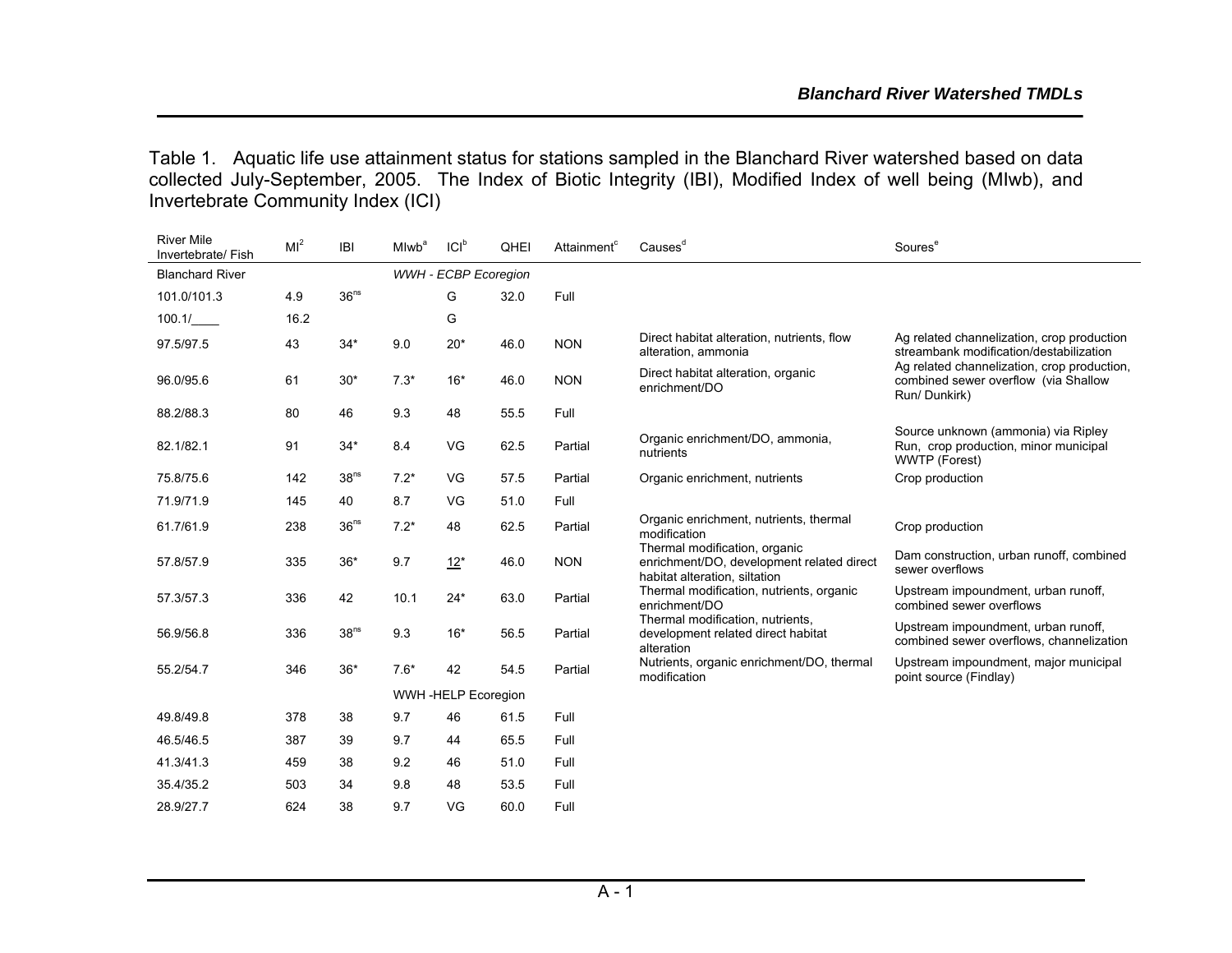| <b>River Mile</b><br>Invertebrate/ Fish | $MI^2$ | IBI              | Mlwb <sup>a</sup> | Cl <sub>p</sub>      | QHEI | Attainment <sup>c</sup>          | Causes <sup>d</sup>                                                                             | Soures <sup>e</sup>                                                              |
|-----------------------------------------|--------|------------------|-------------------|----------------------|------|----------------------------------|-------------------------------------------------------------------------------------------------|----------------------------------------------------------------------------------|
| 22.5/23.0                               | 627    | 36               | 9.1               | MG <sup>ns</sup>     | 62.0 | Full                             |                                                                                                 |                                                                                  |
| 21.7/21.1                               | 638    | 34               | 9.1               | 42                   | 51.0 | Full                             |                                                                                                 |                                                                                  |
| 14.5/14.6                               | 703    | 32 <sup>ns</sup> | 8.7               | 52                   | 55.5 | Full                             |                                                                                                 |                                                                                  |
| 8.6/9.1                                 | 744    | 35               | 9.6               | 46                   | 59.0 | Full                             |                                                                                                 |                                                                                  |
| 2.4/2.6                                 | 767    | 35               | 8.7               | 54                   | 48.5 | Full                             |                                                                                                 |                                                                                  |
| 10.2                                    | 771    | 32 <sup>ns</sup> | 9.1               |                      | 54.0 | (Full)                           |                                                                                                 |                                                                                  |
| Trib. to Blanchard R. (RM 100.38)       |        |                  |                   |                      |      | MWH recommended - ECBP Ecoregion |                                                                                                 |                                                                                  |
| 0.7/0.7                                 | 7.4    | $\overline{26}$  |                   | $P^*$                | 34.5 | <b>NON</b>                       | Direct habitat alteration, temperature,<br>nutrients Organic enrichment/DO                      | Ag related channelization, Crop production                                       |
| Cessna Creek                            |        |                  |                   |                      |      | WWH recommended - ECBP Ecoregion |                                                                                                 |                                                                                  |
| $5.6/\underline{\hspace{2cm}}$          | 3.6    |                  |                   | G                    |      |                                  |                                                                                                 |                                                                                  |
| 3.1/3.1                                 | 13.9   | 40               |                   | G                    | 51.0 | Full                             |                                                                                                 |                                                                                  |
| 0.5/0.5                                 | 23.1   | $32*$            | 8.6               | $F^*$                | 42.0 | <b>NON</b>                       | Direct habitat alteration                                                                       | Ag related channelization                                                        |
| Shallow Run (Dunkirk)                   |        |                  |                   | WWH - ECBP Ecoregion |      |                                  |                                                                                                 |                                                                                  |
| 3.0/                                    | 6.4    |                  |                   | $VP^*$               |      |                                  | Direct habitat alteration, flow alteration,<br>organic enrichment/DO, nutrients                 | Ag related channelization, crop production<br>combined sewer overflows           |
| 0.9/                                    | 10.8   |                  |                   | $P^*$                |      |                                  | Direct habitat alteration, flow alteration,<br>organic enrichment/DO, temperature,<br>nutrients | Ag related channelization, crop production<br>combined sewer overflows (Dunkirk) |
| The Outlet (Blanchard R. RM 90.94)      |        |                  |                   |                      |      | WWH recommended - ECBP Ecoregion |                                                                                                 |                                                                                  |
| /3.6                                    | 9.5    | $34*$            |                   |                      | 52.5 | (NON)                            | Direct habitat alteration, flow alteration,<br>nutrients                                        | Ag related channelization, crop production                                       |
| 0.3/0.3                                 | 12.4   | 38 <sup>ns</sup> |                   | MG <sup>ns</sup>     | 55.5 | Full                             |                                                                                                 |                                                                                  |
| Forest-Simpson Ditch                    |        |                  |                   | WWH - ECBP Ecoregion |      |                                  |                                                                                                 |                                                                                  |
| 0.8/0.8                                 | 0.9    | 28*              |                   | VP*                  | 62.5 | <b>NON</b>                       | Ammonia, nutrients, organic<br>enrichment/DO                                                    | Minor municipal point source (Forest)                                            |
| <b>Ripley Run</b>                       |        |                  |                   |                      |      | WWH recommended - ECBP Ecoregion |                                                                                                 |                                                                                  |
| 0.1/0.1                                 | 5.5    | $24*$            |                   | MG <sup>ns</sup>     | 50.0 | <b>NON</b>                       | Direct habitat alteration, ammonia                                                              | Ag related channelization, cause unknown<br>(ammonia)                            |
| Trib. to Blanchard R. (RM 80.53)        |        |                  |                   |                      |      | MWH recommended - ECBP Ecoregion |                                                                                                 |                                                                                  |
| 1.8/1.8                                 | 6.7    | <u>22*</u>       |                   | VP*                  | 33.5 | <b>NON</b>                       | Direct habitat alteration, temperature,<br>nutrients, organic enrichment/DO                     | Ag related channelization, Crop production                                       |
| Trib. to Blanchard R. (RM 79.75)        |        |                  |                   |                      |      | MWH recommended - ECBP Ecoregion |                                                                                                 |                                                                                  |
| 2.2/2.2                                 | 5.9    | $20*$            |                   | <b>HF</b>            | 40.0 | <b>NON</b>                       | Direct habitat alteration, temperature,<br>nutrients, organic enrichment/DO                     | Ag related channelization, Crop production                                       |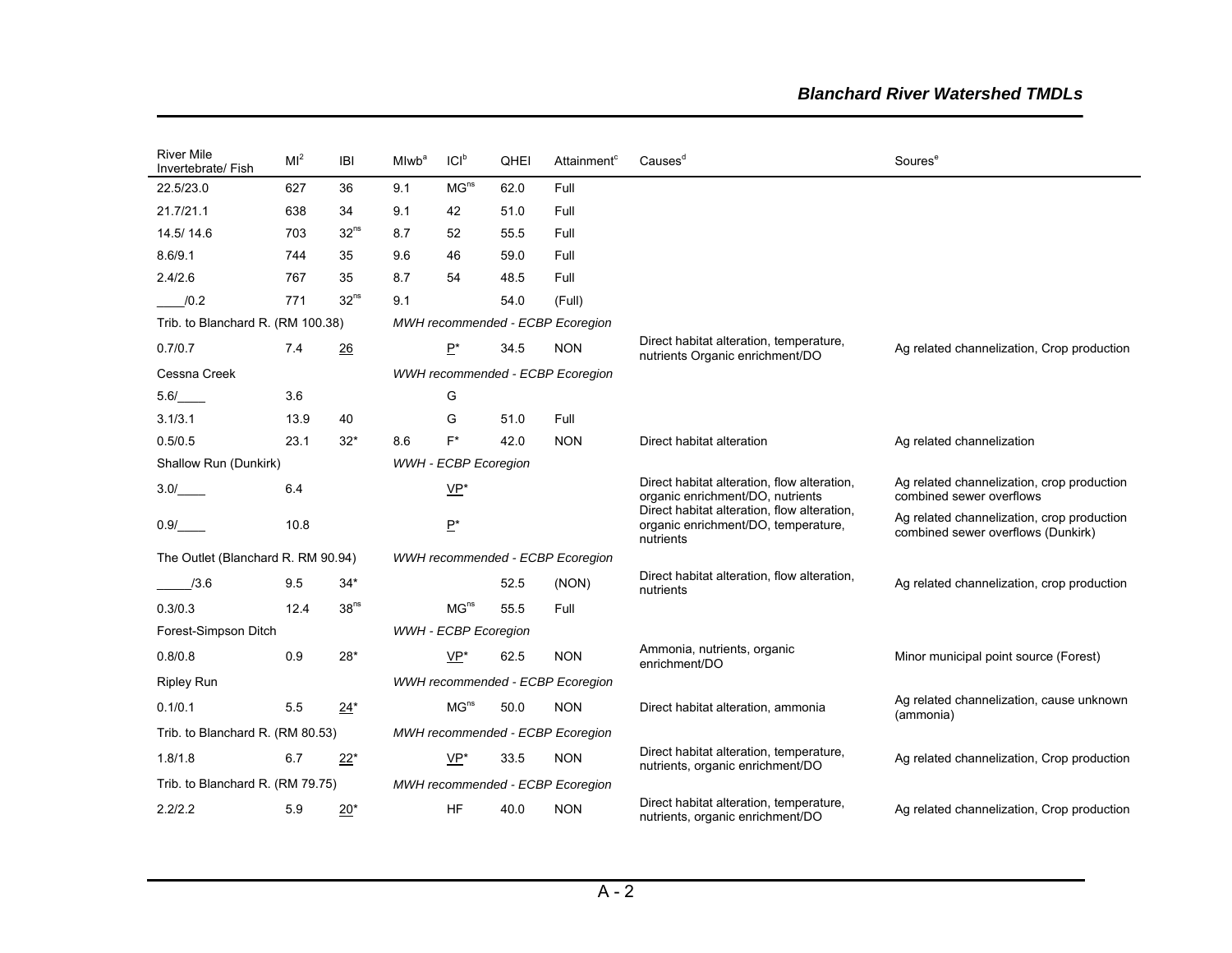| <b>River Mile</b><br>$MI^2$<br>Invertebrate/ Fish |      | IBI   | Mlwb <sup>a</sup> | Cl <sup>b</sup>                | <b>QHEI</b> | Attainment <sup>c</sup>          | Causes <sup>®</sup>                                                                                    | Soures <sup>e</sup>                                 |
|---------------------------------------------------|------|-------|-------------------|--------------------------------|-------------|----------------------------------|--------------------------------------------------------------------------------------------------------|-----------------------------------------------------|
| Rickenbach Ditch                                  |      |       |                   | WWH - ECBP Ecoregion           |             |                                  |                                                                                                        |                                                     |
| 1.2/                                              | 3.2  |       |                   | $P^*$                          |             |                                  | Direct habitat alteration, flow alteration,<br>nutrients                                               | Ag related channelization, crop production          |
| Potato Run                                        |      |       |                   | WWH - ECBP Ecoregion           |             |                                  |                                                                                                        |                                                     |
| 9.6/9.6                                           | 12.8 | $28*$ |                   | F*                             | 39.0        | <b>NON</b>                       | Direct habitat alteration, nutrients                                                                   | Ag related channelization, crop production          |
| /1.8                                              | 25   | $32*$ | $4.3*$            |                                | 63.5        | (NON)                            | Direct habitat alteration, nutrients                                                                   | Ag related channelization, crop production          |
| 0.1/                                              | 28   |       |                   | G                              |             |                                  |                                                                                                        |                                                     |
| <b>Buckrun Creek</b>                              |      |       |                   |                                |             | MWH recommended - ECBP Ecoregion |                                                                                                        |                                                     |
| 3.6/                                              | 6.1  |       |                   | $HF^*$                         |             |                                  | Direct habitat alteration, flow alteration,<br>siltation                                               | Ag related channelization, crop production          |
| <b>Stahl Ditch</b>                                |      |       |                   |                                |             | MWH recommended - ECBP Ecoregion |                                                                                                        |                                                     |
| 7.3/                                              | 6.6  |       |                   | $P^*$                          |             |                                  | Direct habitat alteration, flow alteration,<br>siltation, nutrients, DO/ organic enrichment            | Ag related channelization, crop production          |
| 4.4/4.4                                           | 12.4 | 34    |                   | MG <sup>ns</sup>               | 39.5        | Full                             |                                                                                                        |                                                     |
| <b>Brights Ditch</b>                              |      |       |                   |                                |             | MWH recommended - ECBP Ecoregion |                                                                                                        |                                                     |
| 3.8/                                              | 5.7  |       |                   | $\underline{\mathsf{P}}^\star$ |             |                                  | Direct habitat alteration, nutrients, DO/<br>organic enrichment                                        | Ag related channelization, crop production          |
| 2.4/                                              | 11.2 |       |                   | $P^*$                          |             |                                  | Direct habitat alteration, nutrients, DO/<br>organic enrichment                                        | Ag related channelization, crop production          |
| 0.3/                                              | 28.4 |       |                   | G                              |             |                                  |                                                                                                        |                                                     |
| The Outlet (Blanchard R. RM 63.63)                |      |       |                   |                                |             | MWH recommended - ECBP Ecoregion |                                                                                                        |                                                     |
| 7.7/7.7                                           | 7    | 44    |                   | G                              | 41.5        | Full                             |                                                                                                        |                                                     |
| 6.1/6.1                                           | 16.4 | 36    |                   | HF                             | 17.5        | Full                             |                                                                                                        |                                                     |
| 4.5/4.5                                           | 24   | 42    | $5.7*$            | 38                             | 39.0        | <b>NON</b>                       | Direct habitat alteration, nutrients                                                                   | Ag related channelization, crop production          |
| 0.5/                                              | 38   |       |                   | 44                             |             |                                  |                                                                                                        |                                                     |
| Lye Creek                                         |      |       |                   |                                |             | MWH recommended - ECBP Ecoregion |                                                                                                        |                                                     |
| 9.4/                                              | 7    |       |                   | $\underline{\mathsf{P}}^\star$ |             |                                  | Direct habitat alteration, flow alteration<br>thermal modification, nutrients organic<br>enrichment/DO | Ag related channelization, crop production          |
| 6.7/                                              | 12.2 |       |                   | LF*                            |             |                                  | Direct habitat alteration, flow alteration<br>thermal modification, nutrients organic<br>enrichment/DO | Crop production, unsewered community<br>(Houcktown) |
| 2.6/2.6                                           | 26   | 32    | 6.4               | $20*$                          | 39.5        | Partial                          | Direct habitat alteration, Nutrients organic<br>enrichment/DO                                          | Ag related channelization, crop production          |
| <b>Hydraulic Ditch</b>                            |      |       |                   |                                |             | MWH recommended - ECBP Ecoregion |                                                                                                        |                                                     |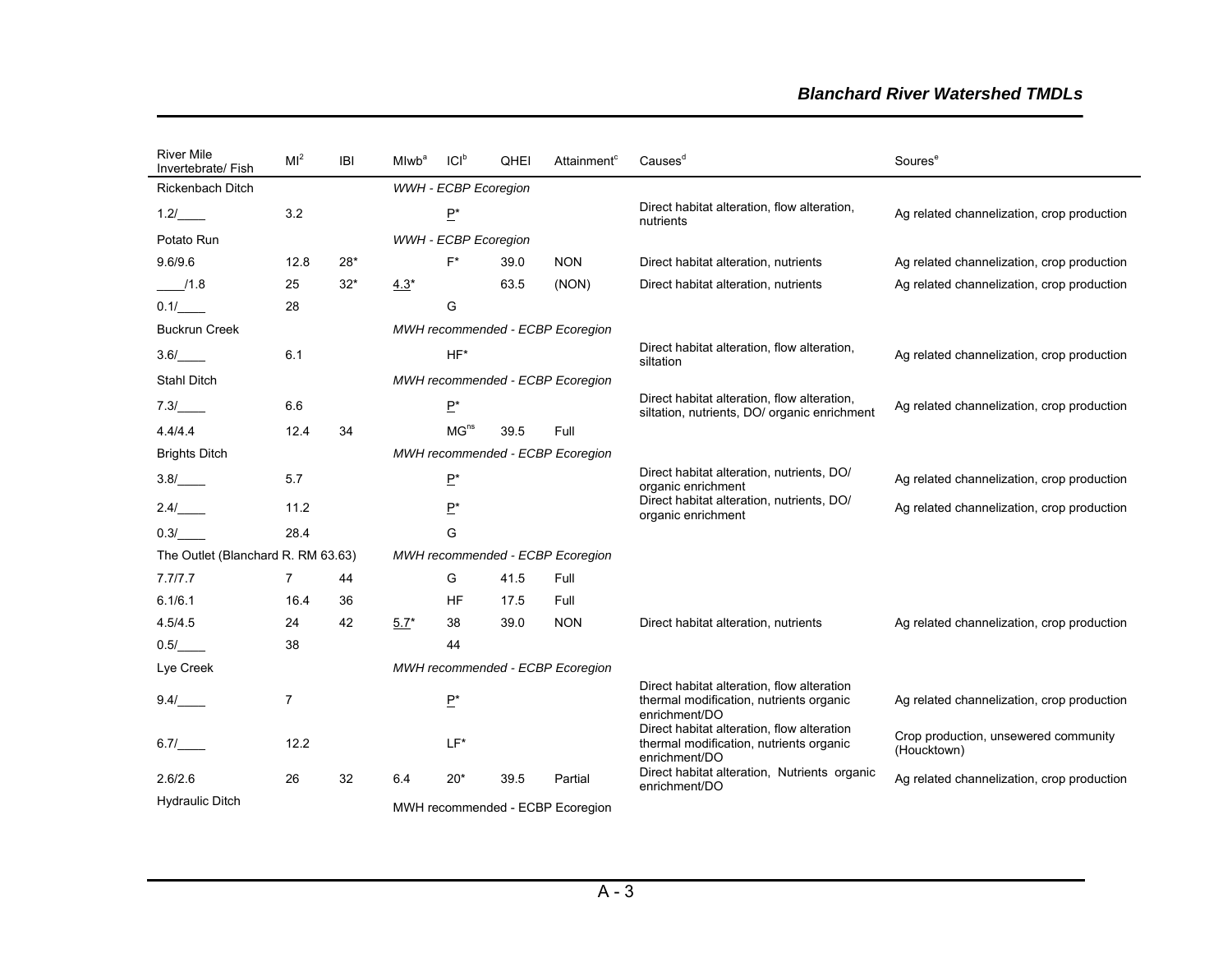| <b>River Mile</b><br>Invertebrate/ Fish | MI <sup>2</sup> | <b>IBI</b>       | Mlwb <sup>a</sup> | Cl <sub>p</sub>      | QHEI | Attainment <sup>c</sup>          | Causes <sup>d</sup>                                                            | Soures <sup>e</sup>                                                                     |
|-----------------------------------------|-----------------|------------------|-------------------|----------------------|------|----------------------------------|--------------------------------------------------------------------------------|-----------------------------------------------------------------------------------------|
| 1.5/                                    | 6.6             |                  |                   | G                    |      |                                  |                                                                                |                                                                                         |
| Flat Branch                             |                 |                  |                   |                      |      | WWH recommended - ECBP Ecoregion |                                                                                |                                                                                         |
| 1.1/                                    | 6.6             |                  |                   | $F^*$                |      |                                  | Flow alteration, nutrients                                                     | Agricultural related channelization, crop<br>production                                 |
| 0.1/0.1                                 | 10.9            | $26*$            |                   | MG <sup>ns</sup>     | 54.0 | <b>NON</b>                       | Flow alteration, nutrients, organic<br>enrichment/DO                           | Agricultural related channelization, crop<br>production                                 |
| <b>Buck Run</b>                         |                 |                  |                   | WWH - ECBP Ecoregion |      |                                  |                                                                                |                                                                                         |
| 0.6/0.6                                 | 6.5             | $32*$            |                   | $P^*$                | 46.5 | <b>NON</b>                       | Direct habitat alteration, ammonia,<br>nutrients, organic enrichment/DO        | Ag related channelization, crop production,<br>Minor municipal point source (Arlington) |
| Eagle Creek                             |                 |                  |                   | WWH - ECBP Ecoregion |      |                                  |                                                                                |                                                                                         |
| 17.7/17.7                               | 12.9            | $32*$            |                   | MG <sup>ns</sup>     | 55.5 | Partial                          | Flow alteration, nutrients                                                     | Crop production                                                                         |
| 14.0/13.9                               | 28              | $30*$            | $7.0*$            | 32 <sup>ns</sup>     | 66.0 | Partial                          | Flow alteration, nutrients                                                     | Crop production                                                                         |
| 11.6/11.6                               | 39              | 36 <sup>ns</sup> | $6.8*$            | F*                   | 60.5 | <b>NON</b>                       | Flow alteration, nutrients                                                     | Crop production                                                                         |
| 9.1/9.1                                 | 48              | $26*$            | 8.4               | MG <sup>ns</sup>     | 64.5 | <b>NON</b>                       | Flow alteration, nutrients                                                     | Crop production                                                                         |
| 3.7/3.8                                 | 57              | 40               | 7.8 <sup>ns</sup> | MG <sup>ns</sup>     | 66.0 | Full                             |                                                                                |                                                                                         |
| 0.5/0.5                                 | 61              | $32*$            | $7.4*$            | G                    | 62.5 | Partial                          | Flow alteration, nutrients, ammonia                                            | Crop production, minor municipal point<br>source (Eagle Creek Utilities)                |
| <b>Aurand Run</b>                       |                 |                  |                   |                      |      | WWH recommended - ECBP Ecoregion |                                                                                |                                                                                         |
| 12.7                                    | 10.1            | 40               |                   |                      | 63.0 | (Full)                           |                                                                                |                                                                                         |
| 0.5/                                    | 15.1            |                  |                   | G                    |      |                                  |                                                                                |                                                                                         |
| Higbie-Redick Ditch                     |                 |                  |                   | MWH - ECBP Ecoregion |      |                                  |                                                                                |                                                                                         |
| 0.8/                                    | 6.4             |                  |                   | <b>HF</b>            |      |                                  |                                                                                |                                                                                         |
| <b>Tiderishi Creek</b>                  |                 |                  |                   |                      |      | MWH recommended - ECBP Ecoregion |                                                                                |                                                                                         |
| 7.3/7.3                                 | 7.2             | $20*$            |                   | $P^*$                | 40.0 | <b>NON</b>                       | Direct habitat alteration, low DO, nutrients<br>intermittent flow              | Ag related channelization, crop production                                              |
| 4.6/                                    | 12.2            |                  |                   | $P^*$                |      |                                  | Direct habitat alteration, thermal<br>modification, nutrients, dry channel, pH | Ag related channelization, crop production                                              |
|                                         |                 |                  |                   |                      |      | WWH recommended - ECBP Ecoregion |                                                                                |                                                                                         |
| 0.1/0.1                                 | 19.4            | $34*$            |                   | MG <sup>ns</sup>     | 58.0 | Partial                          | Direct habitat alteration, nutrients, siltation,<br>organic enrichment/DO      | Ag related channelization, crop production                                              |
| Ottawa Creek                            |                 |                  |                   | WWH - ECBP Ecoregion |      |                                  |                                                                                |                                                                                         |
| 18.5/18.5                               | 6.8             | 38 <sup>ns</sup> |                   | MG <sup>ns</sup>     | 58.0 | Full                             |                                                                                |                                                                                         |
| 14.7/14.7                               | 11.4            | $34*$            |                   | MG <sup>ns</sup>     | 52.0 | Partial                          | Direct habitat alteration                                                      | Ag related channelization, crop production                                              |
| 10.1/10.1                               | 28              | 38 <sup>ns</sup> | $7.7*$            | MG <sup>ns</sup>     | 62.5 | Partial                          | Direct habitat alteration, siltation, low DO,<br>nutrients                     | Ag related channelization, crop production                                              |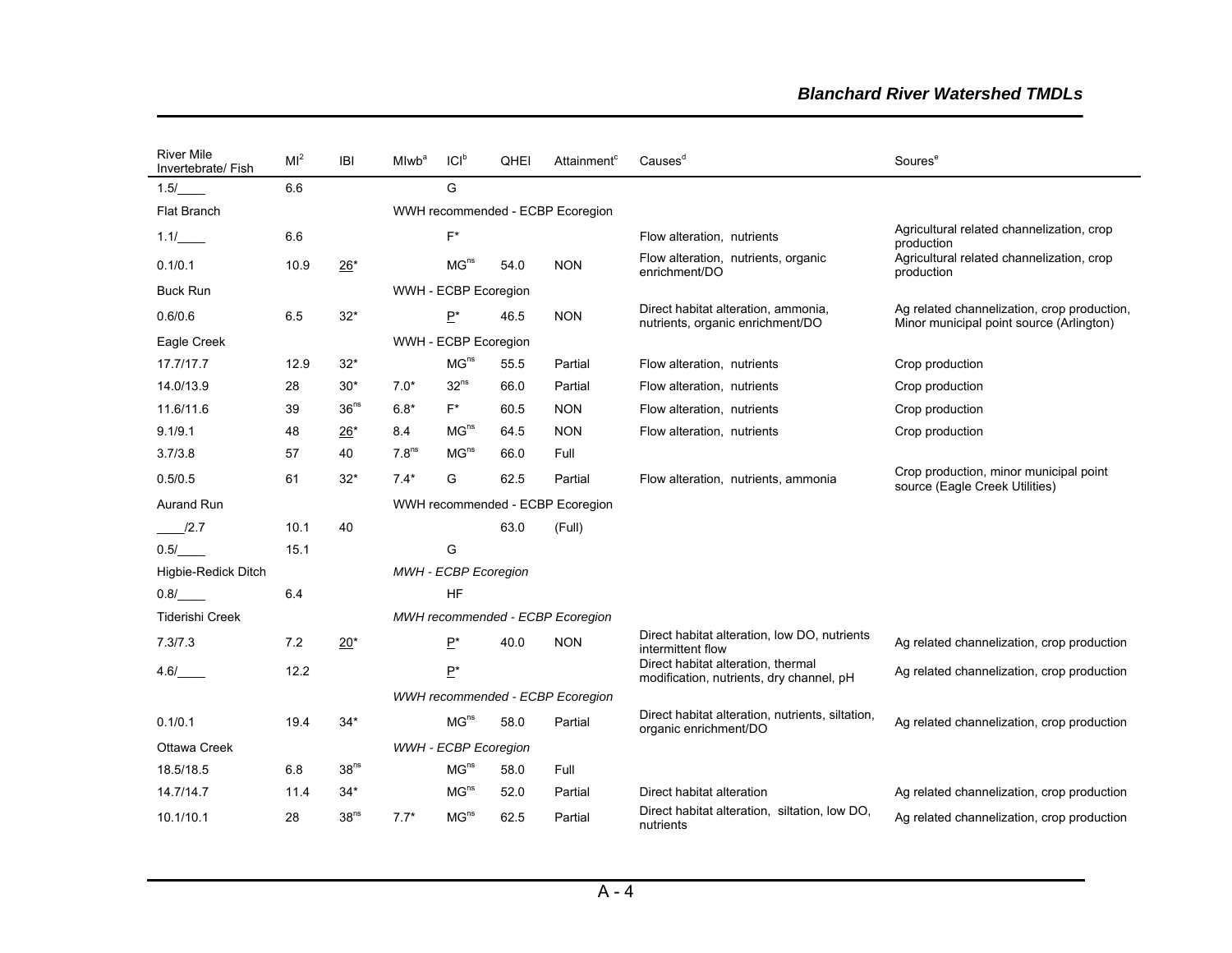| <b>River Mile</b><br>Invertebrate/ Fish | MI <sup>2</sup> | IBI   | Mlwb <sup>a</sup> | ICI <sup>b</sup>               | QHEI | Attainment <sup>c</sup>          | Causes <sup>d</sup>                                                                       | Soures <sup>e</sup>                                            |
|-----------------------------------------|-----------------|-------|-------------------|--------------------------------|------|----------------------------------|-------------------------------------------------------------------------------------------|----------------------------------------------------------------|
|                                         |                 |       |                   | WWH - HELP Ecoregion           |      |                                  |                                                                                           |                                                                |
| 4.8/4.9                                 | 59              | 36    | 8.1               | $F^*$                          | 67.0 | Partial                          | Direct habitat alteration, siltation, low DO,<br>nutrients                                | Ag related channelization, Cramer Duck<br>Farm?                |
| 1.8                                     | 63              | 36    | 7.6               |                                | 62.5 | (Full)                           |                                                                                           |                                                                |
| 0.9/                                    | 63              |       |                   | 34                             |      |                                  |                                                                                           |                                                                |
| <b>Buck Run</b>                         |                 |       |                   | MWH - ECBP Ecoregion           |      |                                  |                                                                                           |                                                                |
| 0.2/                                    | 5.6             |       |                   | <b>HF</b>                      |      |                                  |                                                                                           |                                                                |
| Moffitt Ditch                           |                 |       |                   |                                |      | MWH recommended - HELP Ecoregion |                                                                                           |                                                                |
| 2.4/2.4                                 | 6.1             | 38    |                   | $P^*$                          | 21.0 | <b>NON</b>                       | Direct habitat alteration, nutrient s                                                     | Ag related channelization, crop production                     |
| 0.5/0.5                                 | 13.5            | 32    |                   | <b>HF</b>                      | 27.5 | Full                             |                                                                                           |                                                                |
| Cartwright Run                          |                 |       |                   |                                |      | MWH recommended - HELP Ecoregion |                                                                                           |                                                                |
| $0.1/\_$                                | 5.8             |       |                   | <b>HF</b>                      |      |                                  |                                                                                           |                                                                |
| Dukes Run                               |                 |       |                   |                                |      | WWH recommended - HELP Ecoregion |                                                                                           |                                                                |
| 1.9/1.9                                 | 7.9             | 40    |                   | $F^*$                          | 48.0 | Partial                          | Direct habitat alteration, siltation                                                      | Ag related channelization, pasture land                        |
| 1.1/1.1                                 | 14              | 34    |                   | G                              | 50.0 | Full                             |                                                                                           |                                                                |
| Dutch Run                               |                 |       |                   |                                |      | MWH recommended - HELP Ecoregion |                                                                                           |                                                                |
| 5.8/5.8                                 | 6.7             | 24    |                   | <b>HF</b>                      | 23.5 | Full                             |                                                                                           |                                                                |
|                                         |                 |       |                   |                                |      | WWH recommended - HELP Ecoregion |                                                                                           |                                                                |
| 2.7/2.7                                 | 12.8            | 40    |                   | G                              | 26.5 | Full                             |                                                                                           |                                                                |
| <b>Riley Creek</b>                      |                 |       |                   |                                |      | MWH recommended - ECBP Ecoregion |                                                                                           |                                                                |
| 24.9/24.9                               | 5.8             | $20*$ |                   | $P^*$                          | 32.5 | <b>NON</b>                       | Direct habitat alteration, nutrients, siltation,<br>organic enrichment/DO, bacteria (PCR) | Ag related channelization, crop production                     |
| 22.0/22.6                               | 12.1            | $26*$ |                   | $\underline{\mathsf{P}}^\star$ | 37.0 | <b>NON</b>                       | Direct habitat alteration, nutrients, siltation,<br>organic enrichment/DO                 | Ag related channelization, crop production                     |
|                                         |                 |       |                   | WWH - ECBP Ecoregion           |      |                                  |                                                                                           |                                                                |
| 19.5/19.4                               | 29.4            | $26*$ | $7.1*$            | MG <sup>ns</sup>               | 55.5 | <b>NON</b>                       | Direct habitat alteration, nutrients, siltation,<br>organic enrichment/DO, bacteria (PCR) | Ag related channelization, crop production                     |
| 15.5/15.5                               | 44.4            | $34*$ | $7.3*$            | MG <sup>ns</sup>               | 61.0 | Partial                          | Organic enrichment/DO, thermal<br>modification, nutrients, bacteria (PCR)                 | crop production, ground water loadings<br>(low DO), CSO        |
| 14.4/                                   | 62              |       |                   | 32 <sup>ns</sup>               |      |                                  |                                                                                           |                                                                |
| /11.5                                   | 64              | $20*$ | $4.3*$            |                                | 52.0 | (NON)                            | Nutrients, siltation, organic enrichment/DO,<br>bacteria (PCR)                            | crop production, CSO, urban runoff,<br>municipal point sources |
| 7.4/7.6                                 | 68              | $34*$ | 8.0 <sup>ns</sup> | MG <sup>ns</sup>               | 77.5 | Partial                          | Nutrients, organic enrichment/DO, bacteria<br>(PCR)                                       | Crop production                                                |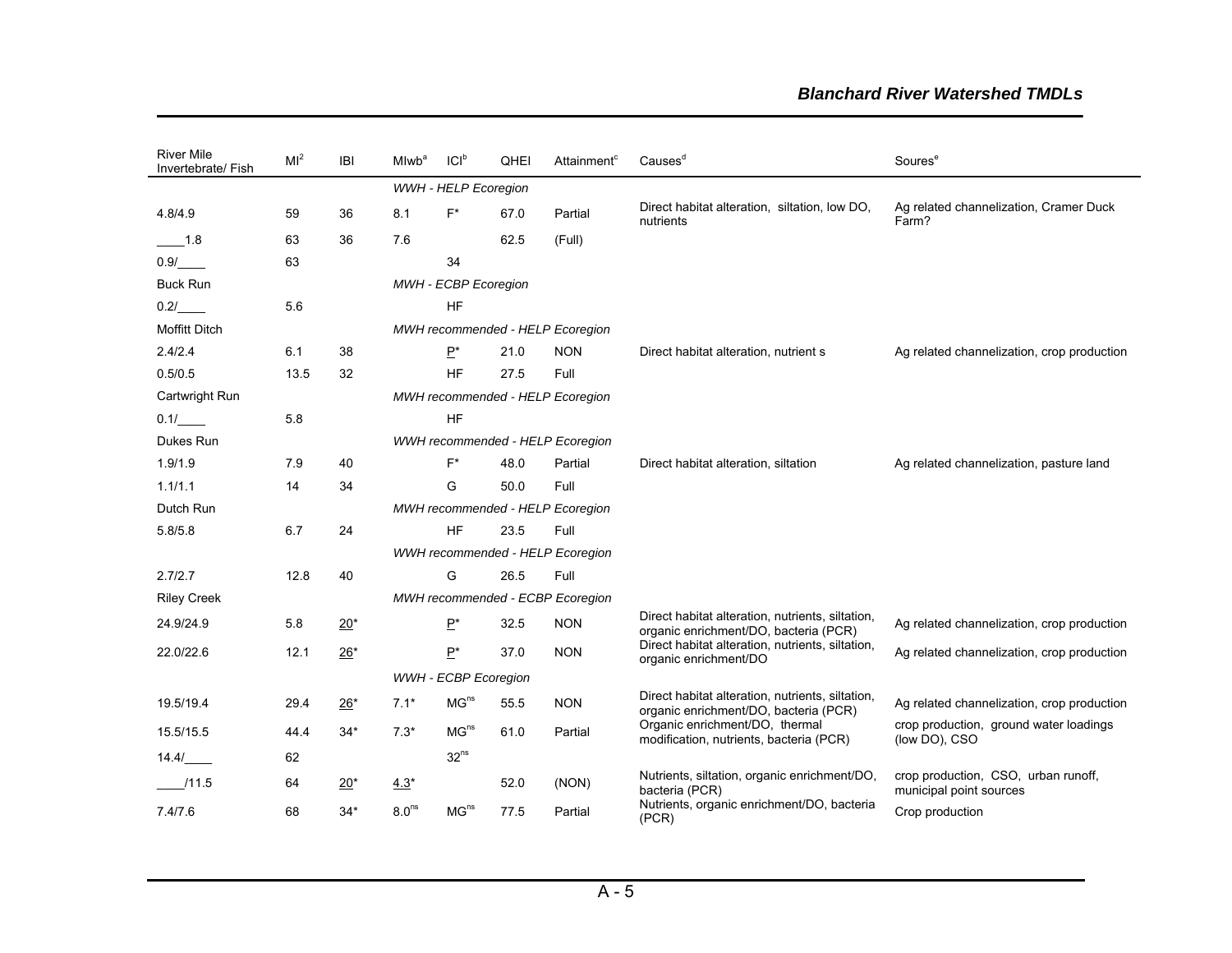| <b>River Mile</b><br>Invertebrate/ Fish | $MI^2$         | <b>IBI</b> | Mlwb <sup>a</sup> | Cl <sup>b</sup>                  | <b>QHEI</b> | Attainment <sup>c</sup>          | Causes <sup>d</sup>                                                  | Soures <sup>e</sup>                                                                      |
|-----------------------------------------|----------------|------------|-------------------|----------------------------------|-------------|----------------------------------|----------------------------------------------------------------------|------------------------------------------------------------------------------------------|
| 4.4/4.3                                 | 70             | 40         | 9.3               | $F^*$                            | 67.0        | Partial                          | Nutrients, siltation, organic enrichment/DO,<br>thermal modification | Crop production, municipal point sources,<br>low head dam                                |
| 1.2/1.2                                 | 85             | 42         | 10.6              | 40                               | 78.0        | Full                             |                                                                      |                                                                                          |
| Little Riley Creek (upper)              |                |            |                   |                                  |             | WWH recommended- ECBP Ecoregion  |                                                                      |                                                                                          |
| 2.6/2.7                                 | 8.5            | $30*$      |                   | $F^*$                            | 50.0        | <b>NON</b>                       | Direct habitat alteration, siltation                                 | Ag related channelization, crop production                                               |
| 1.0/1.0                                 | 14.1           | $28*$      |                   | $F^*$                            | 53.5        | <b>NON</b>                       | Direct habitat alteration, flow alteration                           | Ag related channelization, crop production                                               |
| Marsh Run                               |                |            |                   |                                  |             | MWH recommended- ECBP Ecoregion  |                                                                      |                                                                                          |
| 1.7/1.8                                 | 6.2            | 24         |                   | $LF*$                            | 33.0        | Partial                          | Direct habitat alteration, nutrients, organic<br>enrichment/DO       | Ag related channelization, crop production                                               |
| Little Riley Creek (lower)              |                |            |                   |                                  |             | MWH recommended- ECBP Ecoregion  |                                                                      |                                                                                          |
| 5.4/5.5                                 | 5.5            | 26         |                   | $P^*$                            | 25.5        | Partial                          | Direct habitat alteration, siltation                                 | Ag related channelization, crop production                                               |
|                                         |                |            |                   | WWH - ECBP Ecoregion             |             |                                  |                                                                      |                                                                                          |
| 4.2/4.3                                 | 12.3           | $24*$      |                   | $F^*$                            | 64.5        | <b>NON</b>                       | Siltation, flow alteration, nutrients                                | Crop production                                                                          |
| 0.1/0.1                                 | 16             | $24*$      |                   | $\underline{\mathsf{P}}^\star$   | 61.0        | <b>NON</b>                       | Nutrients, organic enrichment/DO, flow<br>alteration, bacteria (PCR) | Urban runoff, CSOs?                                                                      |
| Cranberry Run                           |                |            |                   |                                  |             | MWH recommended- HELP Ecoregion  |                                                                      |                                                                                          |
| 6.7/6.7                                 | 6.2            | 28         |                   | LF*                              | 31.5        | Partial                          | Direct habitat alteration, nutrients, organic<br>enrichment/DO       | Ag related channelization, crop production                                               |
|                                         |                |            |                   |                                  |             | WWH recommended- ECBP Ecoregion  |                                                                      |                                                                                          |
| 1.2/                                    | 11.3           |            |                   | G                                |             |                                  |                                                                      |                                                                                          |
| Pike Run                                |                |            |                   |                                  |             | MWH recommended - HELP Ecoregion |                                                                      |                                                                                          |
| 0.7/0.7                                 | 5.1            | 28*        |                   | $\underline{\mathsf{P}}^{\star}$ | 51.0        | <b>NON</b>                       | Organic enrichment/DO, ammonia,<br>nutrients, siltation              | Package plant WWTP, Ag related<br>channelization, crop production                        |
| <b>Cranberry Creek</b>                  |                |            |                   | <b>WWH-HELP Ecoregion</b>        |             |                                  |                                                                      |                                                                                          |
| 19.9/19.9                               | 6.4            | 46         |                   | HF                               | 41.0        | Full                             |                                                                      |                                                                                          |
| 12.9/12.9                               | 25             | 32         | 8.1               | МG                               | 48.0        | Full                             |                                                                      |                                                                                          |
| 7.8/7.8                                 | 30             | 40         | 8.6               | МG                               | 44.5        | Full                             |                                                                      |                                                                                          |
| 1.8/                                    | 43             |            |                   | 46                               |             |                                  |                                                                      |                                                                                          |
| Little Cranberry Creek                  |                |            |                   |                                  |             | MWH recommended - HELP Ecoregion |                                                                      |                                                                                          |
| 0.8/0.9                                 | $\overline{7}$ | 30         |                   | <b>HF</b>                        | 25.0        | Full                             |                                                                      |                                                                                          |
| Miller City Cut-off                     |                |            |                   |                                  |             | MWH recommended - HELP Ecoregion |                                                                      |                                                                                          |
| 0.4/                                    | 9              |            |                   | $LF*$                            |             |                                  | Organic enrichment/DO, nutrients, siltation                          | Ag related channelization, crop production,<br>failed home sewage systems in Miller City |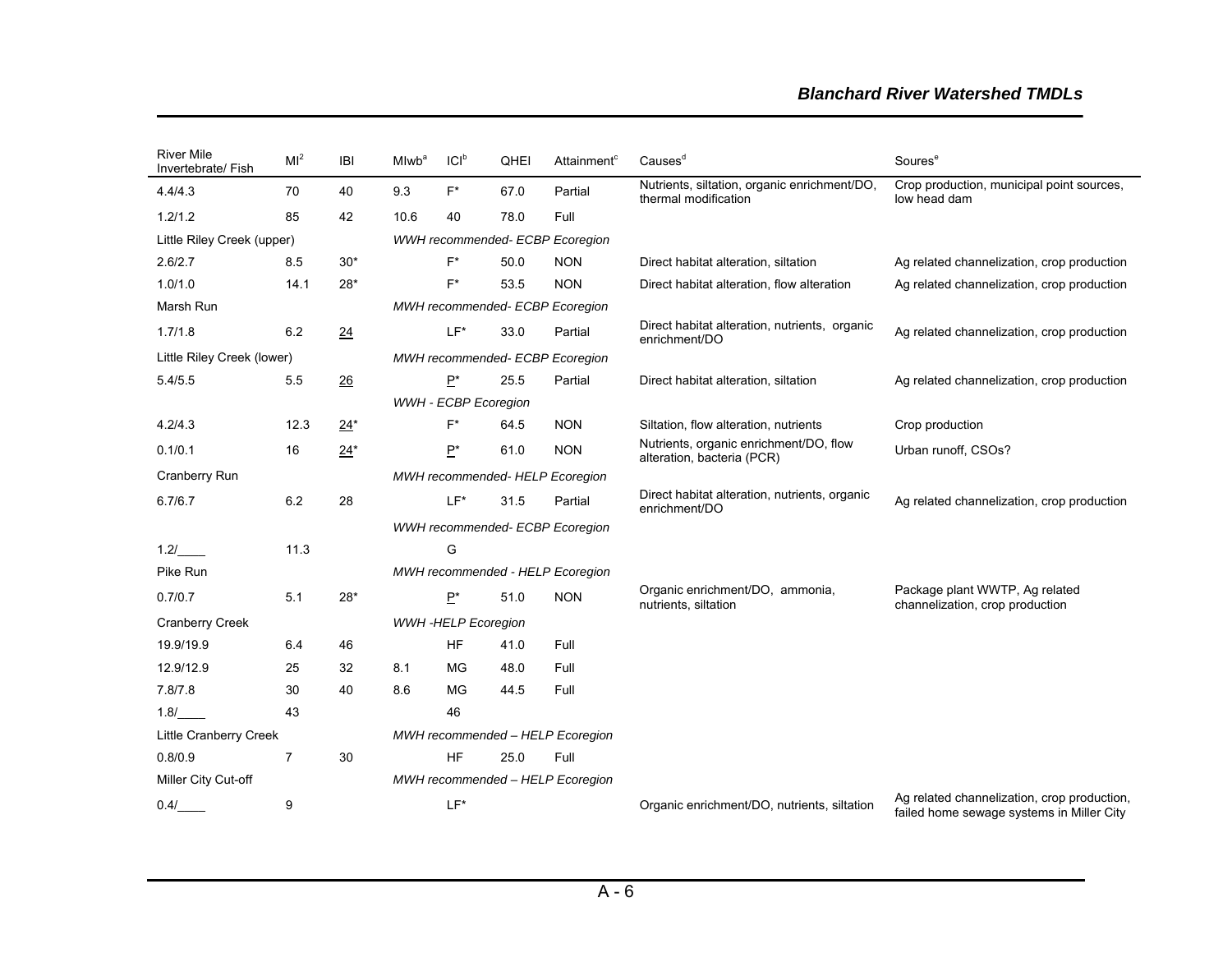| <b>River Mile</b><br>Invertebrate/ Fish | $MI^2$ | <b>IBI</b> | Mlwb <sup>a</sup> | Cl <sup>b</sup> | QHEI | Attainment <sup>c</sup>          | Causes <sup>®</sup>                                                                                    | Soures <sup>e</sup>                                                                                |
|-----------------------------------------|--------|------------|-------------------|-----------------|------|----------------------------------|--------------------------------------------------------------------------------------------------------|----------------------------------------------------------------------------------------------------|
| Caton Ditch                             |        |            |                   |                 |      | MWH recommended - HELP Ecoregion |                                                                                                        |                                                                                                    |
| 4.1/                                    | 5.9    |            |                   | P*              |      |                                  | Direct habitat alteration, siltation, organic<br>enrichment/DO, nutrients                              | Ag related channelization, crop production                                                         |
| 3.0/3.1                                 | 15.5   | $22*$      |                   | $LF^*$          | 48.0 | <b>NON</b>                       | Direct habitat alteration, organic<br>enrichment/DO, flow alteration, nutrients                        | Ag related channelization, crop production                                                         |
| <b>Bear Creek</b>                       |        |            |                   |                 |      | MWH recommended - HELP Ecoregion |                                                                                                        |                                                                                                    |
| 4.7/                                    | 7.1    |            |                   | P*              |      |                                  | Direct habitat alteration, siltation, flow<br>alteration, nutrients, organic<br>enrichment/DO, ammonia | Ag related channelization, crop production,<br>livestock production, failed home sewage<br>systems |
| /0.3                                    | 12.6   | 32         |                   |                 | 26.0 | (Full)                           |                                                                                                        |                                                                                                    |
| Deer Creek                              |        |            |                   |                 |      | MWH recommended - HELP Ecoregion |                                                                                                        |                                                                                                    |
| 1.6/1.5                                 | 7.4    | 34         |                   | VP*             | 32.0 | <b>NON</b>                       | Direct habitat alteration, nutrients, organic<br>enrichment,/DO, ammonia                               | Ag related channelization, Country Acres<br>package plant                                          |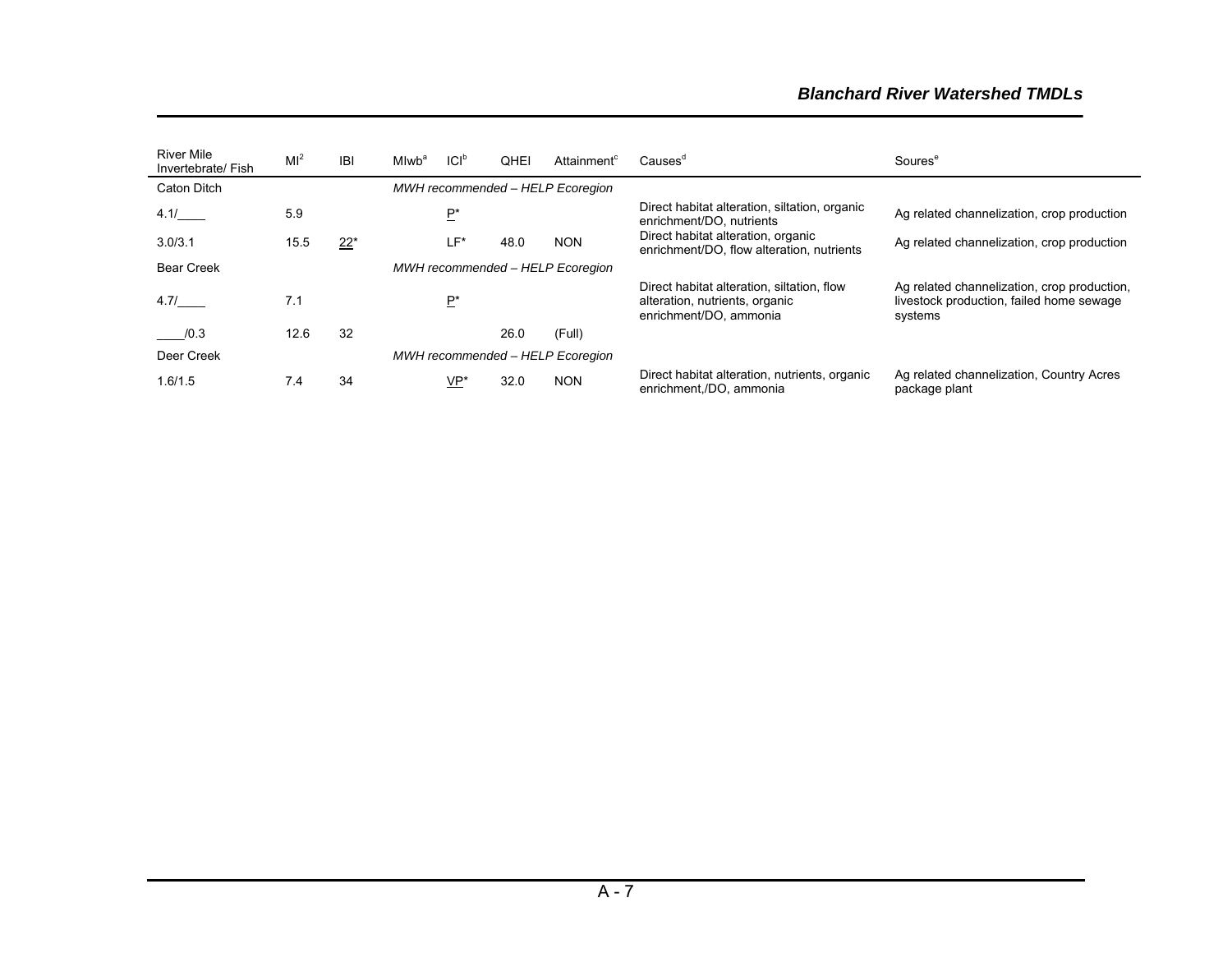| Ecoregion Blochtena. Eastern Com Belt Flam   |            |            |            |             |            |            |            |            |            |
|----------------------------------------------|------------|------------|------------|-------------|------------|------------|------------|------------|------------|
|                                              | <b>IBI</b> |            |            | <b>Mlwb</b> |            |            | ICI        |            |            |
| Site Type                                    | <b>WWH</b> | <b>EWH</b> | <b>MWH</b> | <b>WWH</b>  | <b>EWH</b> | <b>MWH</b> | <b>WWH</b> | <b>EWH</b> | <b>MWH</b> |
| <b>Headwaters</b>                            | 40         | 50         | 24         |             |            |            | 36         | 46         | 22         |
| Wading                                       | 40         | 50         | 24         | 8.3         | 9.4        | 4.0        | 36         | 46         | 22         |
| Boat                                         | 42         | 48         | 24         | 8.5         | 9.6        | 4.0        | 36         | 46         | 22         |
| Ecoregion Biocriteria: Huron Erie Lake Plain |            |            |            |             |            |            |            |            |            |
|                                              | <b>IBI</b> |            |            | <b>Mlwb</b> |            |            | ICI        |            |            |
| Site Type                                    | <b>WWH</b> | <b>EWH</b> | <b>MWH</b> | <b>WWH</b>  | <b>EWH</b> | <b>MWH</b> | <b>WWH</b> | <b>EWH</b> | <b>MWH</b> |
| <b>Headwaters</b>                            | 28         | 50         | 20         |             |            |            | 34         | 46         | 22         |
| Wading                                       | 32         | 50         | 20         | 7.3         | 9.4        | 5.6        | 34         | 46         | 22         |
| Boat                                         | 34         | 48         | 20         | 8.6         | 9.6        | 5.7        | 34         | 46         | 22         |

*Ecoregion Biocriteria: Eastern Corn Belt Plain*

a- MIwb is not applicable to headwater streams with drainage areas  $\leq 20$  mi<sup>2</sup>.

b- A narrative evaluation of the qualitative sample based on attributes such as community composition, EPT taxa richness, and number of sensitive taxa was used when quantitative data were not available or considered unreliable due to current velocities less than 0.3 fps flowing over the artificial substrates.

c- Attainment status based on a single organism group is parenthetically expressed.

d- Causes listed are considered to be a primary influence on water quality, but may not be the only issue leading to impairment. See text for discussion of additional causes that cumulatively have led to impairment.

e- Sources listed are considered to be a primary influence on water quality, but may not be the only source leading to impairment. See text for discussion of additional sources that cumulatively have led to impairment.

ns- Nonsignificant departure from biocriteria (<4 IBI or ICI units, or <0.5 MIwb units).

\* - Indicates significant departure from applicable biocriteria (>4 IBI or ICI units, or >0.5 MIwb uits). Underlined scores are in the Poor or Very Poor range.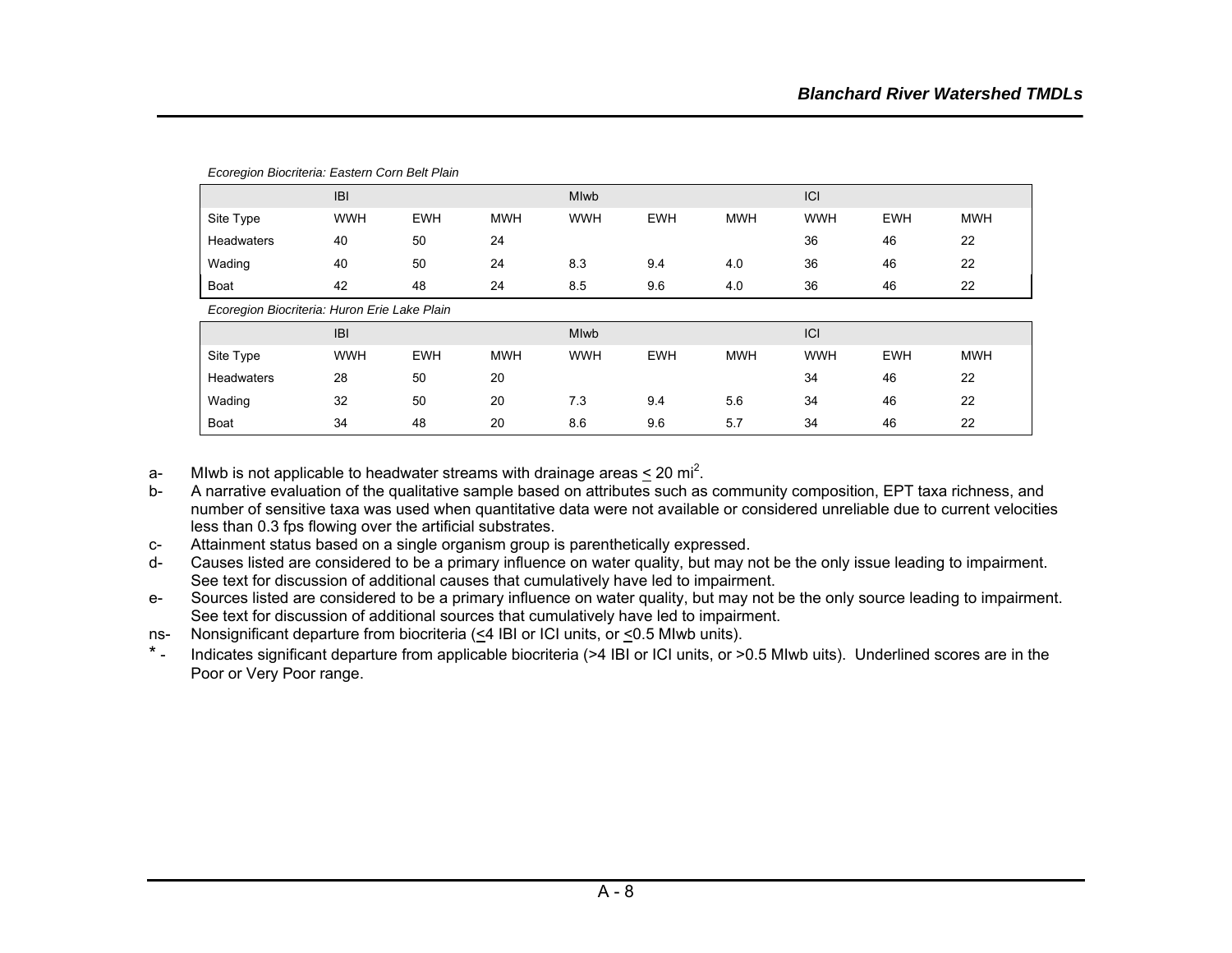Table 1 Summary of Blanchard River assessment unit scoring. The assessment unit score is an average grade of aquatic life use status. A maximum assessment unit score of 100 is possible if all monitored sites meet designated aquatic life uses. The method of calculation is presented in the 2006 Integrated Water Quality Monitoring and Assessment Report (http://www.epa.state.oh.us/portals/35/tmdl/2006IntReport/IR06\_\_text\_fi nal.pdf).

| <b>Blanchard Headwaters</b>                                                                                |       |     | <b>Aquatic Life Attainment Status</b> |     |         |            |      | Assessment        |
|------------------------------------------------------------------------------------------------------------|-------|-----|---------------------------------------|-----|---------|------------|------|-------------------|
| <b>WAU</b>                                                                                                 | Total |     | Full                                  |     | Partial | <b>NON</b> |      |                   |
| (04100008010)                                                                                              |       | #   | $\%$                                  | #   | $\%$    | #          | $\%$ | <b>Unit Score</b> |
| Sites $\leq 50$ mi <sup>2</sup> drainage<br>area                                                           | 13    | 3   | 23.1                                  |     |         | 10         | 76.9 |                   |
| Miles of assessed<br>streams with $>$ 50mi <sup>2</sup><br>and $\leq 500$ mi <sup>2</sup> drainage<br>area | 20.0  | 6.0 | 30.0                                  | 7.0 | 35.0    | 7.0        | 35.0 | 24.4              |
| $\bigcap$ is a set of $\bigcup$                                                                            |       |     |                                       |     |         |            |      |                   |

**Comments** 

An additional six sites were sampled that did not meet credible data requirements to completely evaluate aquatic life status. Three sites supported attaining macroinvertebrate assemblages. Three other sites had macroinvertebrate assemblages that reflected a poor to very poor resource condition.

|                                                                                                            |       |   |      |   | <b>Aquatic Life Attainment Status</b> |            |      |                   |
|------------------------------------------------------------------------------------------------------------|-------|---|------|---|---------------------------------------|------------|------|-------------------|
| The Outlet/Lye Creek                                                                                       | Total |   | Full |   | Partial                               | <b>NON</b> |      | Assessment        |
| <b>WAU</b><br>(04100008020)                                                                                |       | # | $\%$ | # | $\%$                                  | #          | $\%$ | <b>Unit Score</b> |
| Sites $\leq 50$ mi <sup>2</sup> drainage<br>area                                                           | 5     | 3 | 60.0 |   | 20.0                                  |            | 20.0 |                   |
| Miles of assessed<br>streams with $>$ 50mi <sup>2</sup><br>and $\leq 500$ mi <sup>2</sup> drainage<br>area | 3     |   | 33.3 | 2 | 66.7                                  |            |      | 52.8              |

**Comments** 

An additional eight sites of less than 50mi<sup>2</sup> were sampled but did not meet credible data requirements to completely evaluate aquatic life status. Three sites supported attaining macroinvertebrate assemblages. Five other sites had macroinvertebrate assemblages that failed to meet ecoregional aquatic life expectations.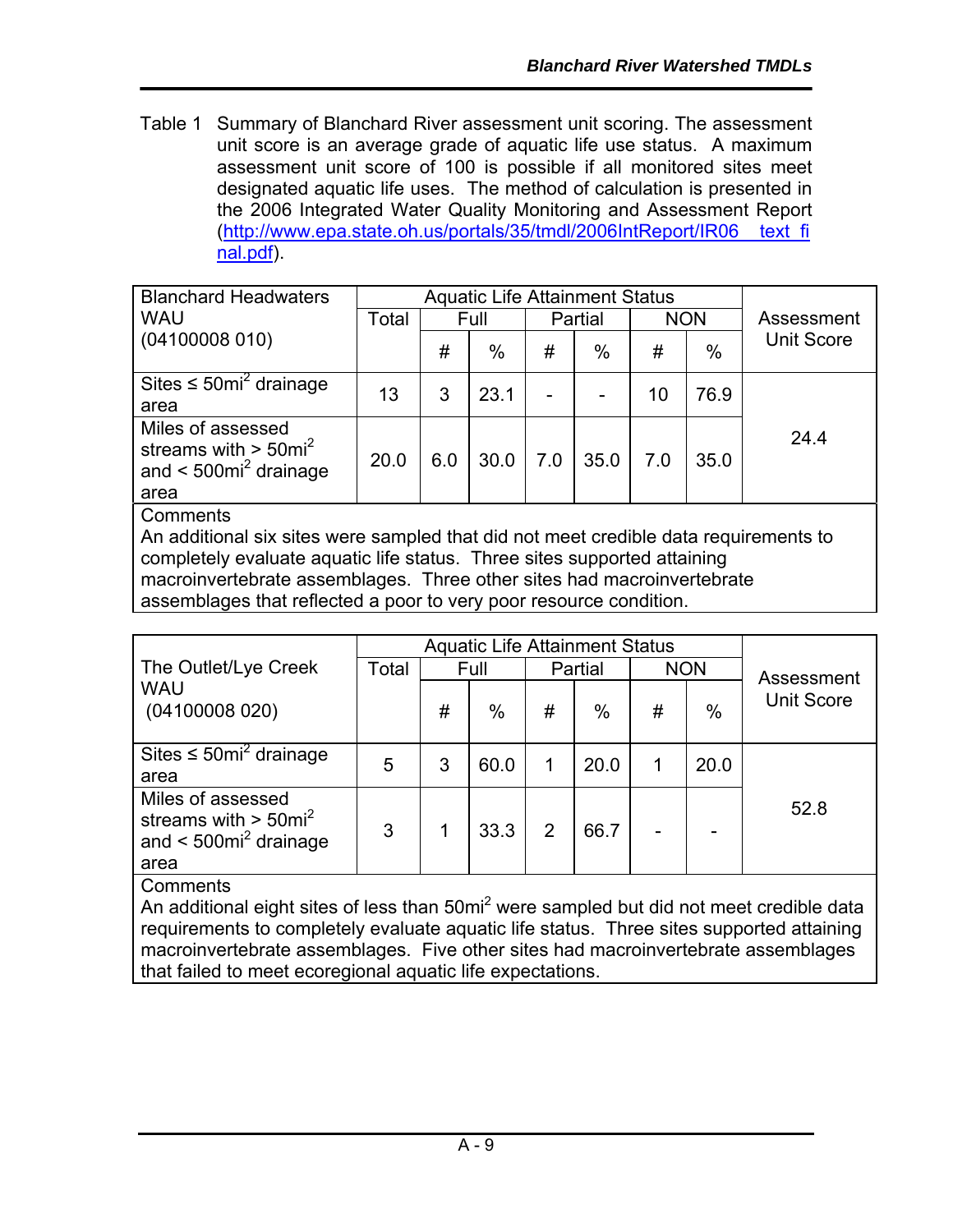# Table 1. continued.

|                                                                                                     |       | <b>Aquatic Life Attainment Status</b> |      |     |         |            |      |                   |
|-----------------------------------------------------------------------------------------------------|-------|---------------------------------------|------|-----|---------|------------|------|-------------------|
| Eagle Creek WAU                                                                                     | Total |                                       | Full |     | Partial | <b>NON</b> |      | Assessment        |
| (04100008030)                                                                                       |       | #                                     | $\%$ | #   | %       | #          | $\%$ | <b>Unit Score</b> |
| Sites $\leq 50$ mi <sup>2</sup> drainage<br>area                                                    |       |                                       | 14.3 | 2   | 28.6    | 4          | 57.1 |                   |
| Miles of assessed streams<br>with $>$ 50mi <sup>2</sup> and $<$ 500mi <sup>2</sup><br>drainage area | 16.5  | 7.5                                   | 45.5 | 8.0 | 48.5    |            | 6.1  | 29.0              |
| Commante                                                                                            |       |                                       |      |     |         |            |      |                   |

Comments

An additional three sites of less than 50mi<sup>2</sup> were sampled that did not meet credible data requirements to completely evaluate aquatic life status. Two sites supported attaining macroinvertebrate assemblages. One site had macroinvertebrate assemblages that failed to meet ecoregional aquatic life expectations.

|                                                                                                     |       |    |      |   | <b>Aquatic Life Attainment Status</b> |   |            |                   |
|-----------------------------------------------------------------------------------------------------|-------|----|------|---|---------------------------------------|---|------------|-------------------|
| <b>Ottawa Creek WAU</b>                                                                             | Total |    | Full |   | Partial                               |   | <b>NON</b> | Assessment        |
| (04100008040)                                                                                       |       | #  | $\%$ | # | $\frac{0}{0}$                         | # | $\%$       | <b>Unit Score</b> |
| Sites $\leq 50$ mi <sup>2</sup> drainage<br>area                                                    | 11    | 5  | 45.5 | 4 | 36.4                                  | 2 | 18.2       |                   |
| Miles of assessed streams<br>with $>$ 50mi <sup>2</sup> and $<$ 500mi <sup>2</sup><br>drainage area | 14    | 11 | 78.6 | 3 | 214                                   |   |            | 50.9              |
| Comments                                                                                            |       |    |      |   |                                       |   |            |                   |

An additional four sites of less than 50mi<sup>2</sup> were sampled that did not meet credible data requirements to completely evaluate aquatic life status. Two sites supported MWH attaining macroinvertebrate assemblages. Two other site had macroinvertebrate assemblages that failed to meet MWH aquatic life expectations